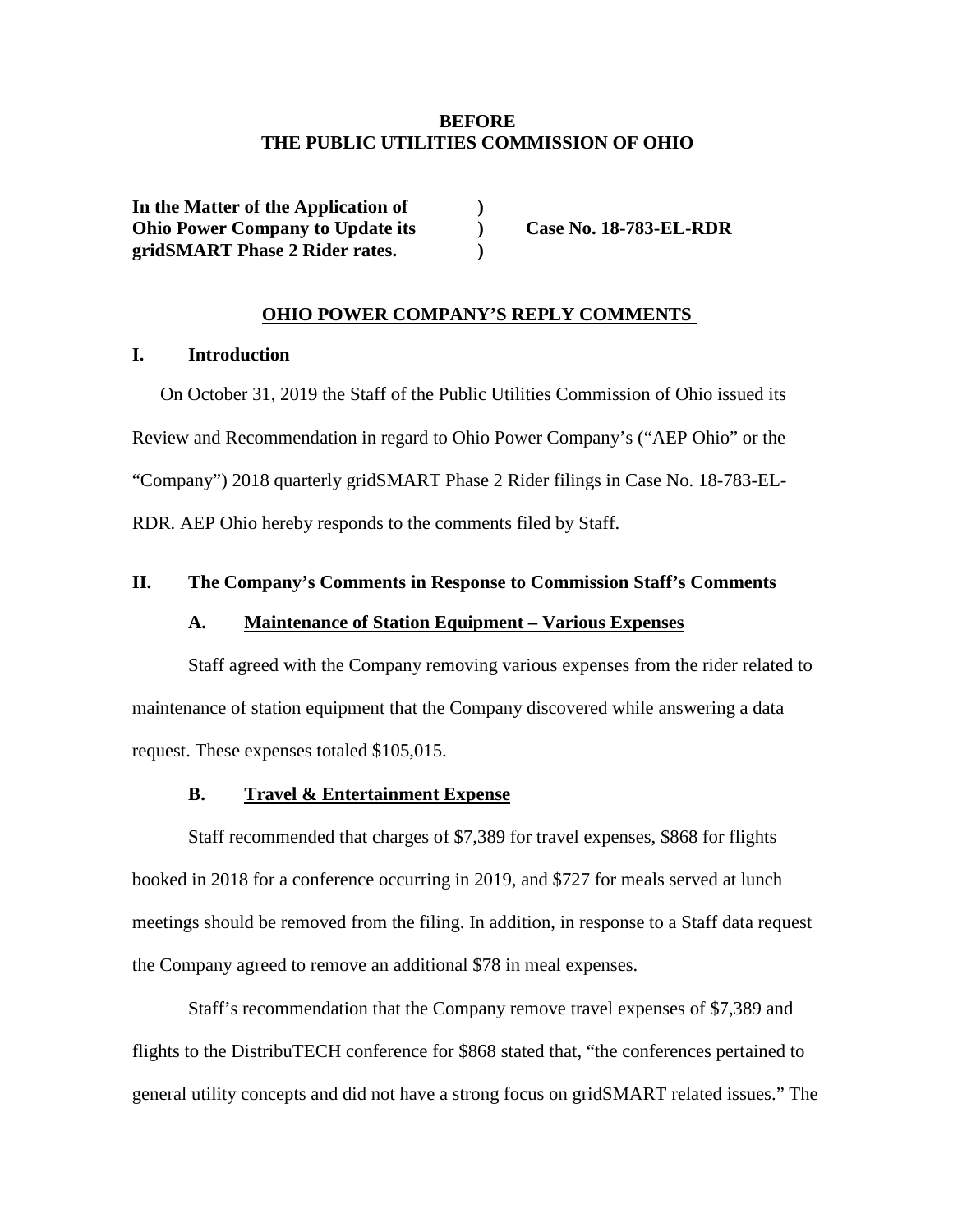Company disagrees with Staff's recommendation as these conferences did have a clear-cut focus on gridSMART related issues. These expenses were nominal in relation to both the value they provided, as well as, total 2018 gridSMART expenses. The travel expenses were associated with five conferences that occurred in 2018. Each conference had a solid relationship to the Company's gridSMART program, as demonstrated below:

### **1. 2018 Esource Forum (Cost \$1,215)**

A gridSMART Distribution Project Management employee from AEP Ohio attended the Esourse Forum conference. The conference was beneficial to the employee's position to deploy, manage and continue to improve valuable online tools to both residential and non-residential customers. The conference focused on how to drive value to the customer in how they understand their energy usage ranging from the residential customer to the large C&I customers. The employee has used the knowledge gained to improve the existing residential portal and reports program and has worked with the Company's vendor to deploy several additional benefits to the customer that continue to drive the value of their AMI meter. For all non-residential customers, understanding how they want their interval data has provided the employee with the awareness to work with the Company's vendor to deploy a tool that will be valuable to a wide range of non-residential customers instead of specific segments. Overall, the conference focus was on the research and marketing for the utility industry and their customers. Understanding the customer and their needs helps to make the online portal and energy reports AEP Ohio provides move valuable.

#### **2. 2018 Smart Energy Consumer Collaborative (Cost \$1,232)**

The Smart Energy Consumer Collaborative is a group of mostly Electric Utility Companies and Public Utility Commissions who work together with a common goal of delivering a solid customer experience through the deployment of new Smart Grid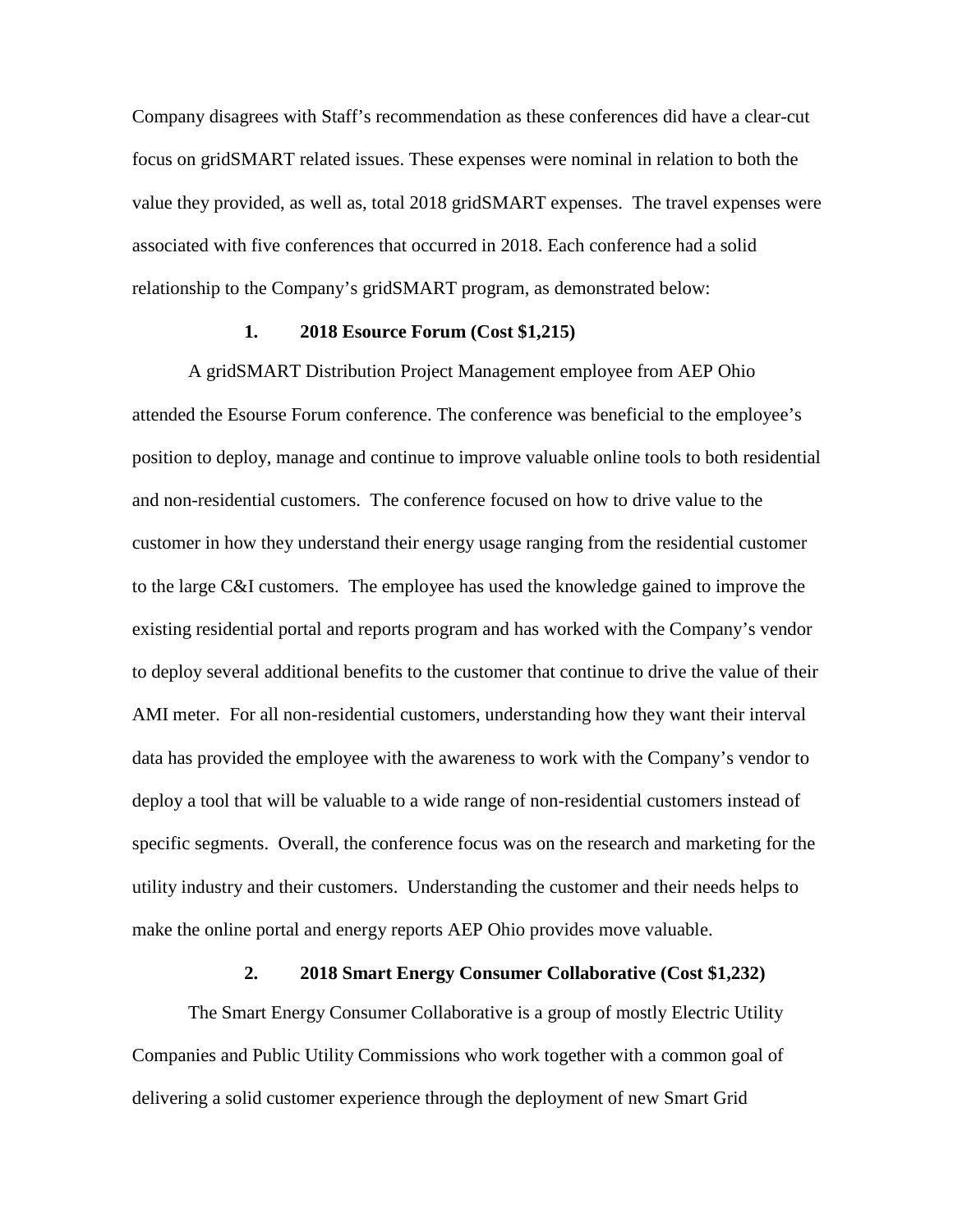deployments. Members include AEP Ohio as well as the Public Utility Commission of Ohio. This biannual collaborative meeting covered summaries of the groups recent research on topics such as engaging customer activities before during and after the deployment of smart meters, interactive customer tools powered by interval data enabled by the smart meters, and many others. The direct learning from this event helped AEP Ohio with development and refinement of customer engagement activities and tools to maximize customer use of these AMI power tools.

# **3. 2018 Schweitzer Engineering laboratories (SEL) Modern Solutions (Cost \$1,391)**

The Schweitzer Engineering laboratories (SEL) Modern Solutions is a group of electric utility companies who are engaged in some stage of development or deployment of new modern distribution solutions such as Distribution Automation Circuit Reconfiguration (DACR). The agenda included numerous topics on tools and techniques to maximize the effectiveness of these deployments. These topics ranged from formal presentations to informal discussions with a plethora of other utilities engaged in similar Distribution Automation Activities. Significant learning to aid in maximizing the effectiveness of the DA deployment activities where the outcome of attending this event.

### **4. 2018 Mot MacDonald Resilience challenge (Cost \$787)**

The 2018 Mot MacDonald Resilience challenge conference focused on different aspects of Resilience with regards to utility critical infrastructure. AEP Ohio's Distribution Automation Manager attended this conference as a presenter to share the Electric Utility resiliency perspective focusing on DACR (Distribution Automation Circuit Reconfiguration). The concept and benefits of DACR were explained including a review of the Phase 2 program. Presentations and information sharing of the other critical infrastructures and how resiliency of the utility electrical system were valuable for AEP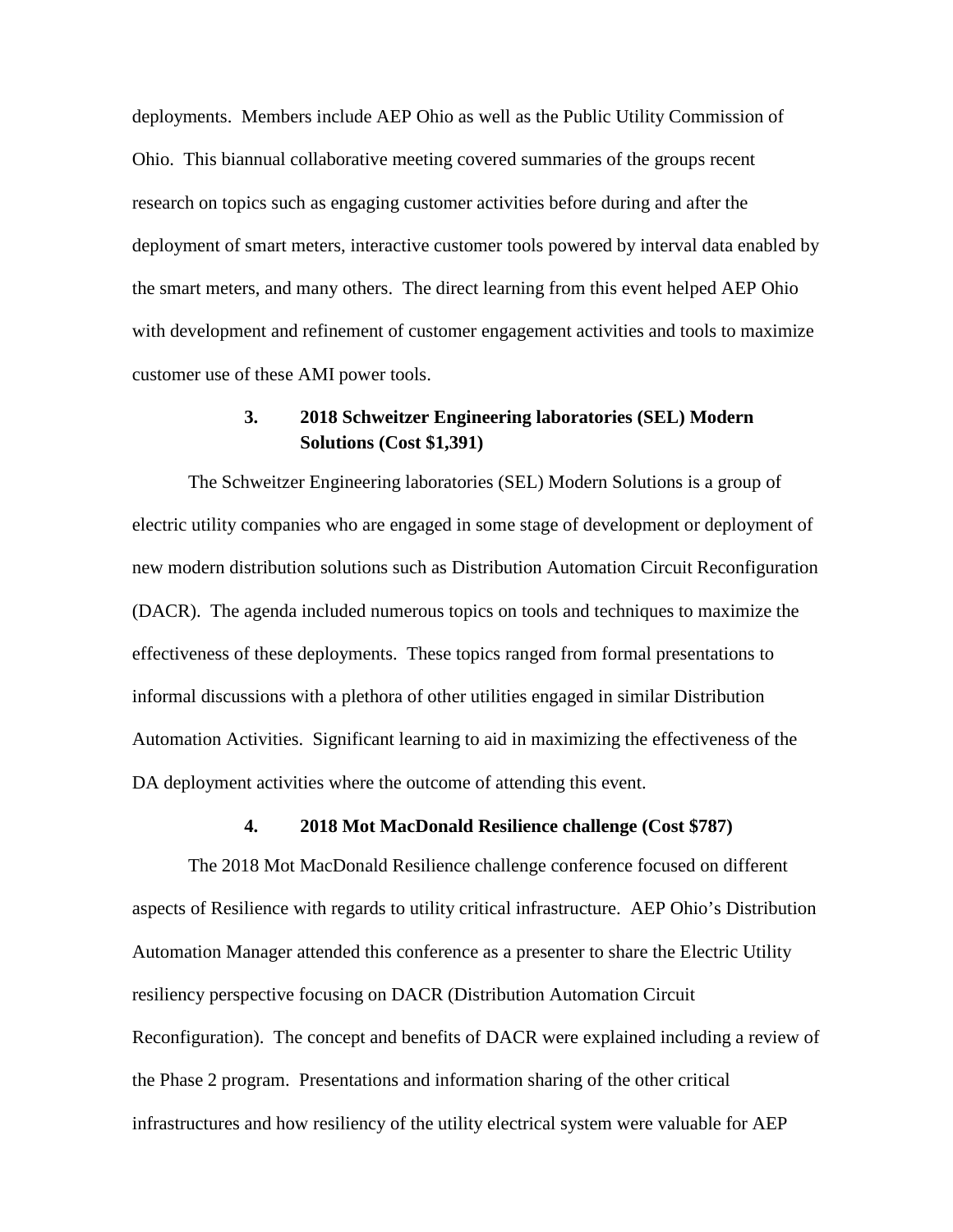Ohio to understand to become more successful in its deployments of DACR.

#### **5. 2018 DistribuTECH Conference (Cost \$2,764)**

DistribuTECH International is the utility industry's leading annual electric distribution event—with tracks covering automation and control systems, advanced metering, and smart grid. DistribuTECH is one of the largest Utility conferences in the world and through attending and networking, AEP Ohio is able to stay on the cutting edge of utility practices which also contributes to providing service at the best possible price.

AEP Ohio's Smart Grid Systems Manager attended this conference and leveraged the knowledge attained to the Phase 2 deployment of AMI Meters, as the Company was able to explore vendors who offered Analytics solutions. AEP Ohio has since implemented an Operations Optimizer which assists with managing the 1 million AMI meters we will have deployed after Phase 2. The Company was also able to explore Machine Learning solutions offered by multiple vendors which will help AEP Ohio become more pro-active with AMI Meter data and reduce the amount of reactive responses. The Company has since negotiated an agreement to do some of this analytics in a pilot fashion prior to incurring costs from the vendor. AEP Ohio is also exploring a second solution to ensure the Company is making the right decision for its customers. This conference also allowed the Company to explore other AMI Meter vendors for its Phase 3 Deployment and Business Case. This is crucial to keep our current AMI Meter vendor competitive and keep costs as low as possible for our customers.

AEP Ohio's Advanced Meter Infrastructure Manager also attended with a focus on the Silver Spring Networks (SSNI) / Itron user conference conducted in conjunction with DistribuTECH 2018. This manager attended several AEP specific meetings with SSNI staffers. The topics covered included, Product and software roadmaps, System/hardware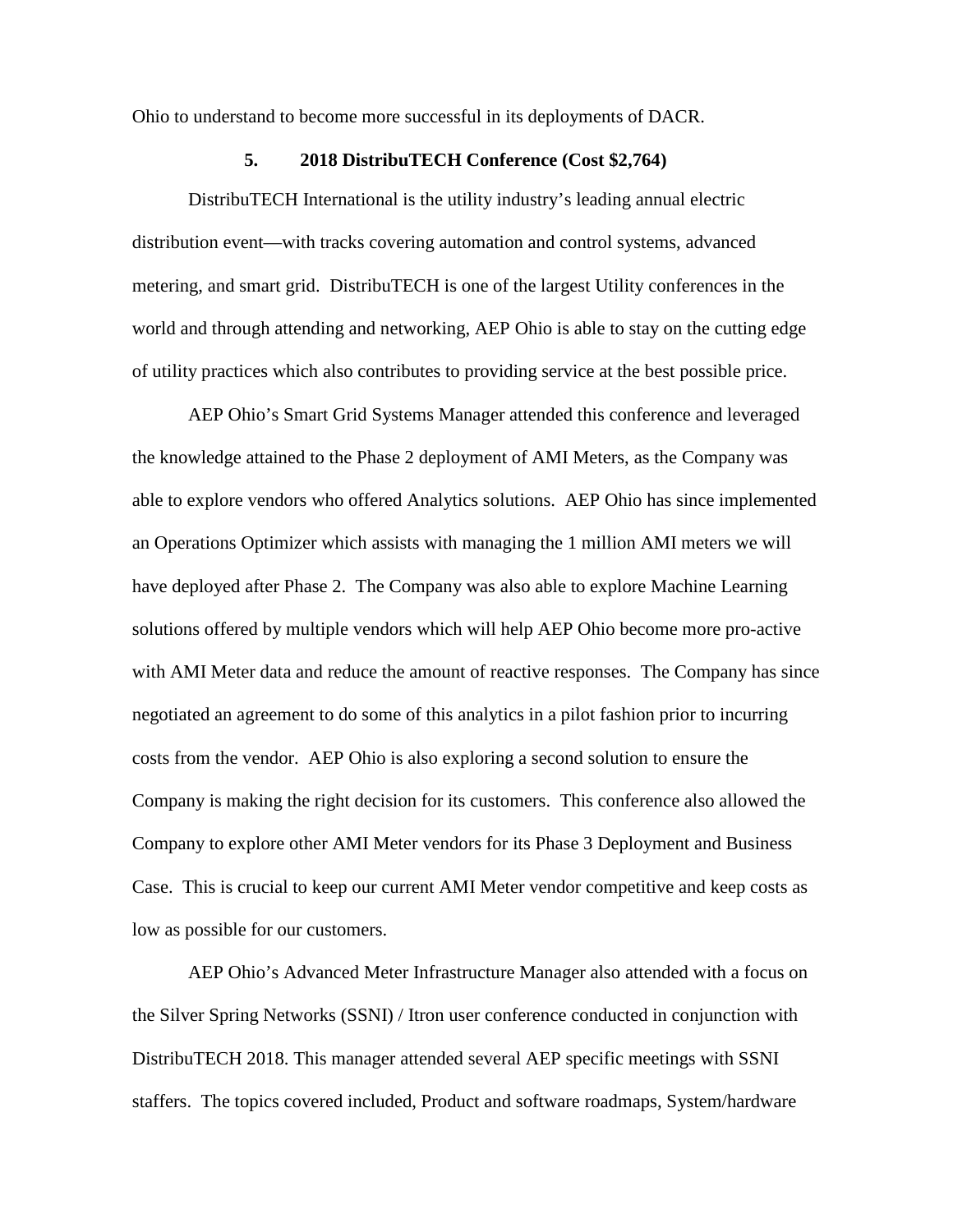upgrades, Utility revenue protection via AMI, Network utility beyond reading meters and Data analytics.

Finally, AEP Ohio's Distribution Automation Manager attended as well and presented on the AEP Ohio Smart Grid Phase 2 project experience. The manager also met with and attended presentations by other utilities and vendors related directly to Smart Grid. This exchange of Smart Grid information and experience helps AEP Ohio be more knowledgeable and successful for its current and future Smart Grid programs.

In regard to the \$868 for flights booked in 2018 for a conference occurring in 2019. The Staff stated that, "this conference was outside the audit period". The Company disagees with Staff's recommended removal of these costs. The Company followed its standard and prudent practice of booking flight reservations far enough in advance (in August and September of 2018) to take advantage of lower prices, rather than wait until closer to the January 2019 distribuTECh conference date when prices are typically higher. Therefore, although 2019 conference was outside the audit period the cost of the flights for the conference where properly and prudently incurred in the 2018 audit period and should not be removed.

Lastly, while the Company does not agree with all of the Staff's statements and recommendations regarding meals for \$727, and \$78 of additional meal expense, AEP Ohio can accept the Staff's position as a reasonable outcome to this case.

## **C. Depreciation Rate for Communication Equipment**

During its investigation, Staff discovered an error with the depreciation rate used in the Company's over/under calculation. For Account 397 Communication Equipment, the Company used an annual depreciation rate of 3.85%. However, per the Stipulation in Case No. 16-1852-EL-SSO, for Account 397, the Company should have used an annual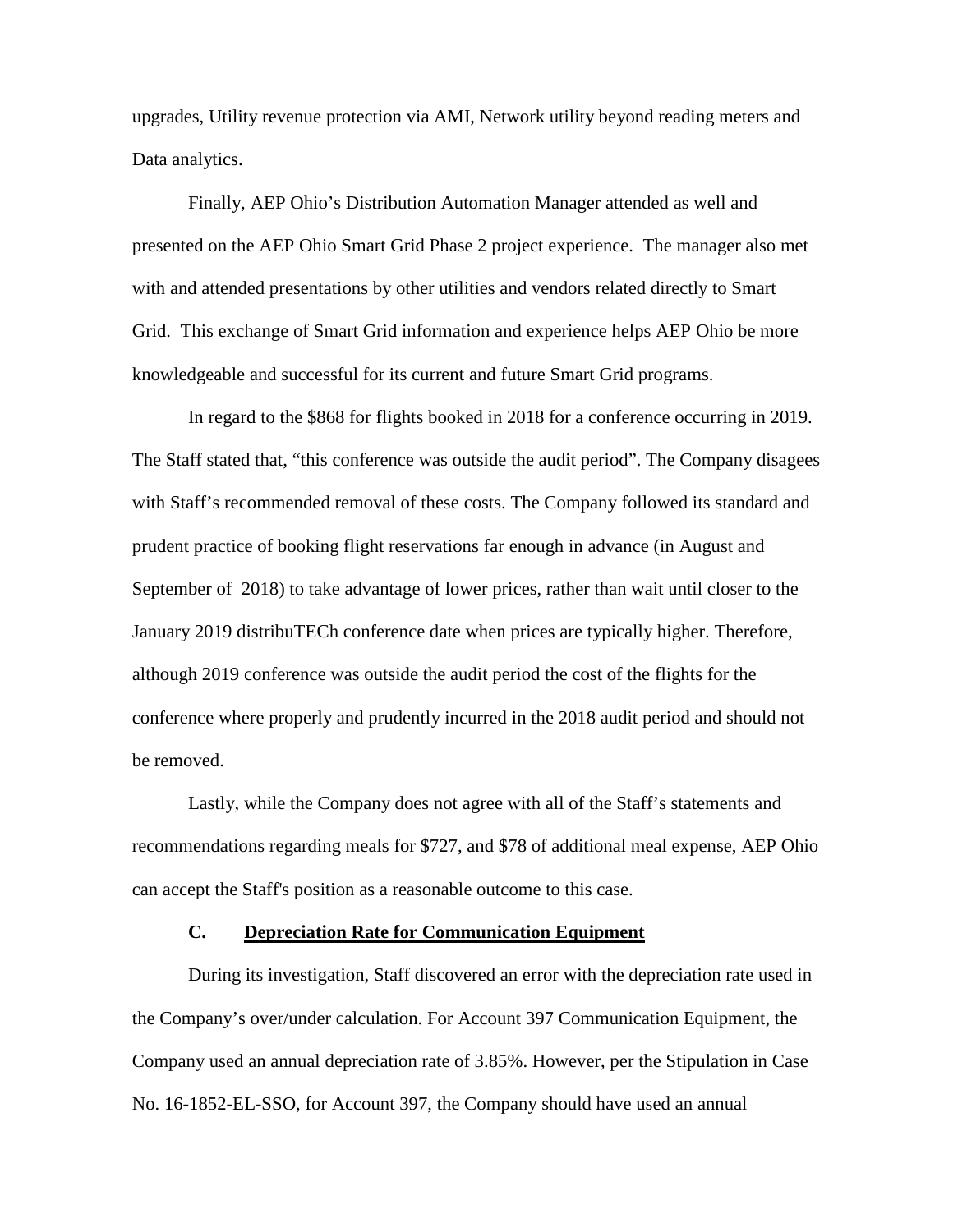depreciation rate of 2.86%. Staff recommended that the Company adopt this correction and recalculate the depreciation expense so that the cumulative effective deprecation would be reflected in the Company's next quarterly filing submitted to the Commission. However, the Company had previously discovered this error and implemented a correction that amounted to a reduction of \$1,002 in deprecation carrying charges. This correction was included in the 1st quarterly gridSMART Phase 2 2019 filing in case number 19-1029-EL-RDR, filed on April 30, 2019. The Company recommends that since the correction has already been applied, no further action is required since this adjustment will be subject to Staff audit in the 2019 gridSMART Phase 2 cases.

#### **D. Reclassification of Servers**

During the audit, the Staff discovered that the Company recorded in Account 391 Office Furniture and Equipment servers, which are being used to support the computational requirements of the Company's gridSMART Phase 2 project. Staff recommended that the servers should be recorded in a subaccount of Account 391 since computer hardware such as servers are depreciated at a rate that is different from the rate the Company applies to standard office furniture and equipment. The Staff recommended that a depreciation rate of 20% be used for the servers and that the Company reflect these changes in the next quarterly filing submitted to the Commission.

The Company disagrees with Staff's recommendation. The software licenses' associated with servers are primarily booked to account 303 – Intangible Property that carries a depreciation rate of 20% (5-year life). However, this issue relates to Server hardware which has a longer depreciable life because the hardware can continue to be used after the software has become obsolete. Therefore, hardware is properly recorded to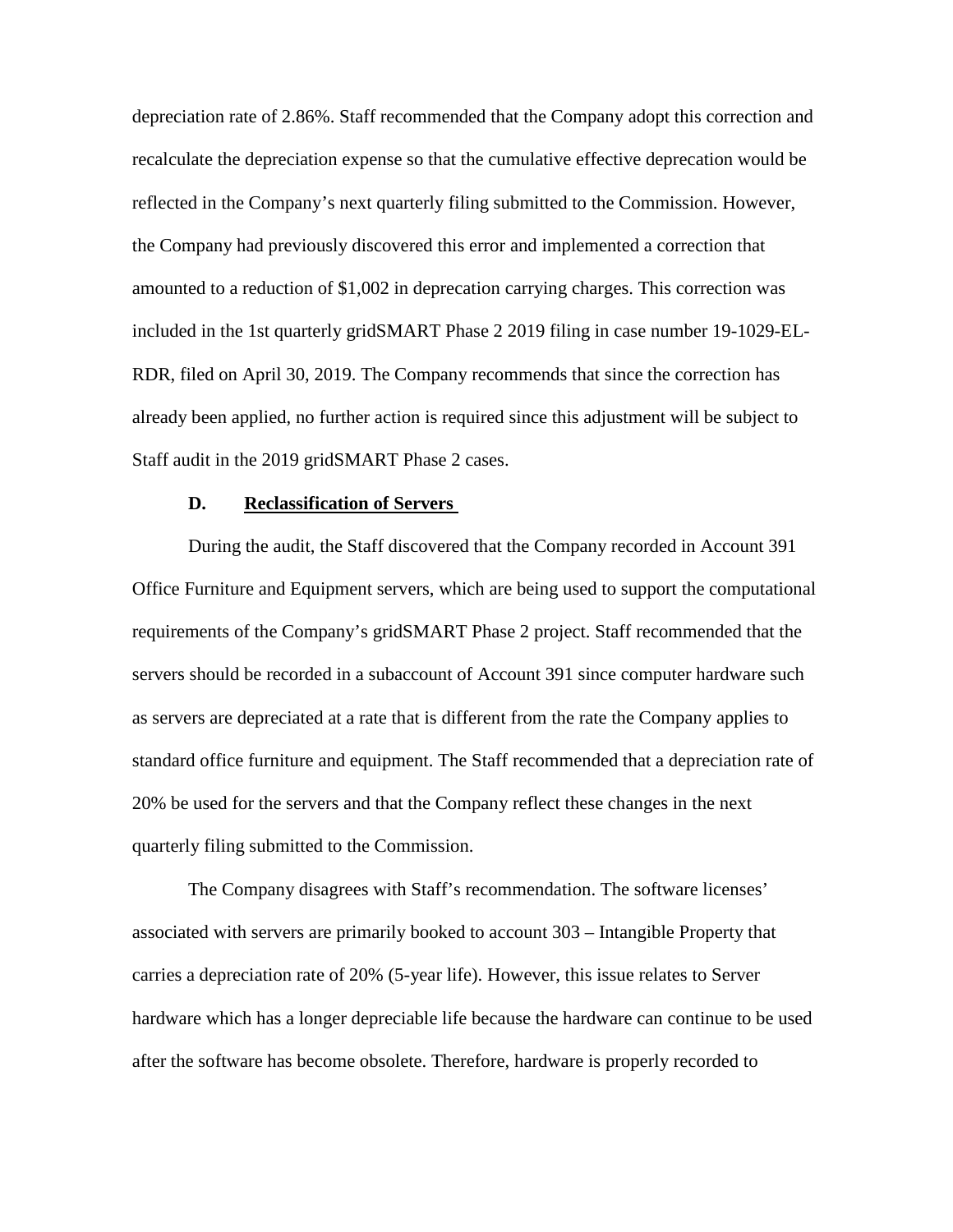Account 391- Office Furniture and Equipment with a deprecation rate of 3.33% (30-year life) per the Stipulation in Case No. 16-1852-EL-RDR (ESP 4).

Moreover, the Company uses the group plan prescribed by FERC for calculating depreciation rates applicable to individual utility accounts. Use of the group plan is standard practice within the utility industry and is in accordance with Generally Accepted Accounting Principles. The group plan of depreciation is particularly applicable to utility property because of the large number of assets that a utility has and the level of accounting detail that would be required if depreciation was kept at an individual asset level. Rather than depreciating each item of property by itself (item depreciation) or depreciating one single group that contains all utility property, a group contains homogenous units of plant which are alike in character, used in the same manner throughout the utility's service territory, and operated under the same general conditions. A depreciation study is be performed on each group to determine the group's depreciable life, retirement patterns, and net salvage characteristics. For the reasons stated above the Company recommends no change to the deprecation rates for the servers.

## **E. Other**

Additionally, the Company agreed to remove \$22 in Advertising and Marketing expense in a data reply that was not included in the Staff Report.

## **III. CONCLUSION**

As the Company and Staff agree, maintenance of station equipment should be reduced by \$105,015. The Company disagrees with the Staff recommended removal of travel expenses of \$7,389 and flights to the DistribuTECH conference for \$868. As these expenses were gridSMART related. In regard to meals for \$727, and \$78 of additional meal expense, AEP Ohio can accept the Staff's position as a reasonable outcome to this case. The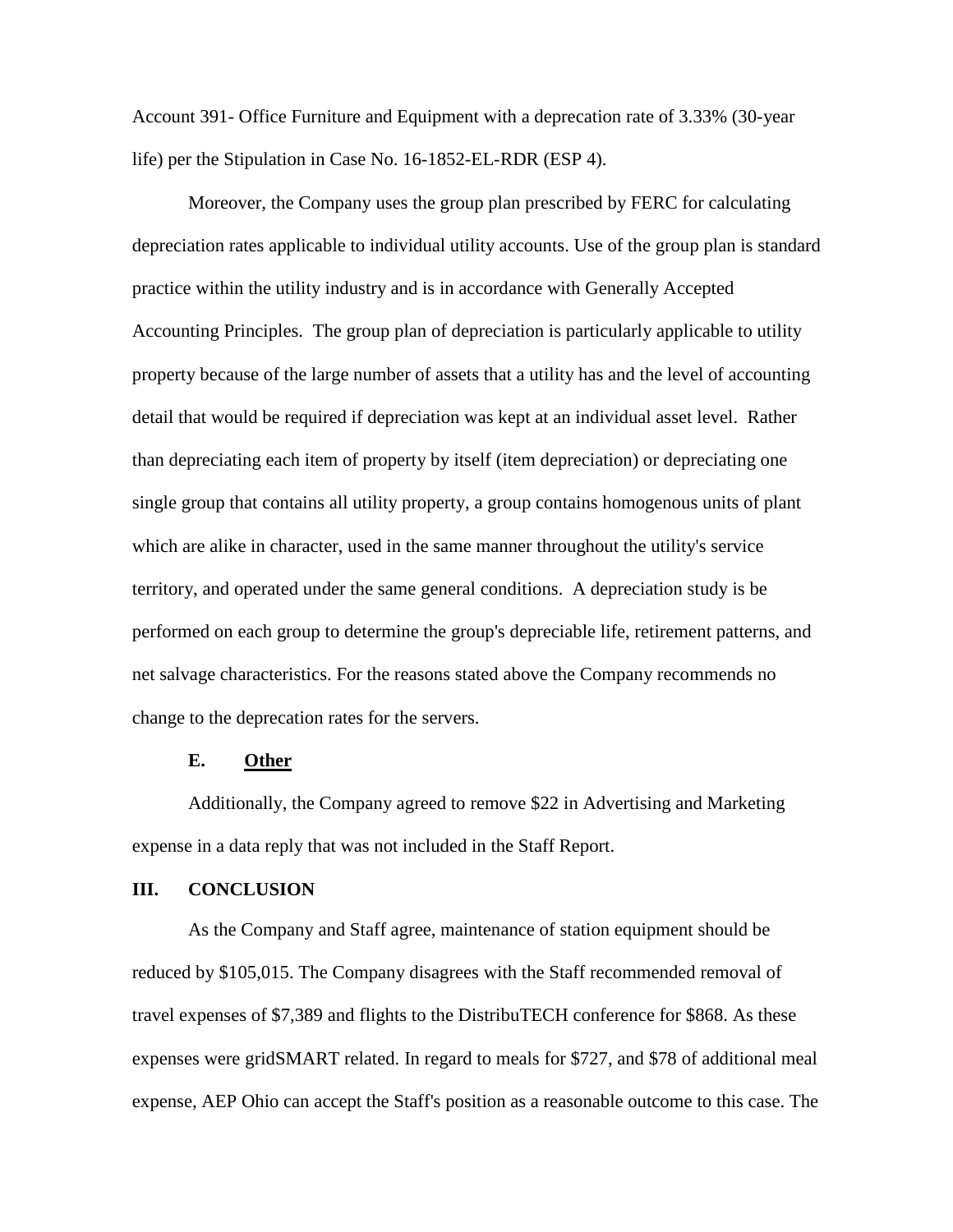correction for the Communication Equipment depreciation rate has already been applied, and for the reasons stated above the Company disagrees with the Staff's recommendation to change the deprecation rate for Servers. Finally, the Company agreed to remove \$22 in Advertising and Marketing expense in a data reply that was not included in the Staff Report.

In sum, AEP Ohio respectfully requests the Commission consider the comments provided in response to the Staff's recommended adjustments and reduce Staff's recommended adjustments from \$114,077 to \$105,842.

Respectfully submitted,

*/s/ Steven T. Nourse* Steven T. Nourse (0046705) American Electric Power Service Corporation 1 Riverside Plaza, 29th Floor Columbus, Ohio 43215 Telephone: (614) 716-1608 Fax: (614) 716-2950 E[mail: stnourse@aep.com](mailto:stnourse@aep.com)